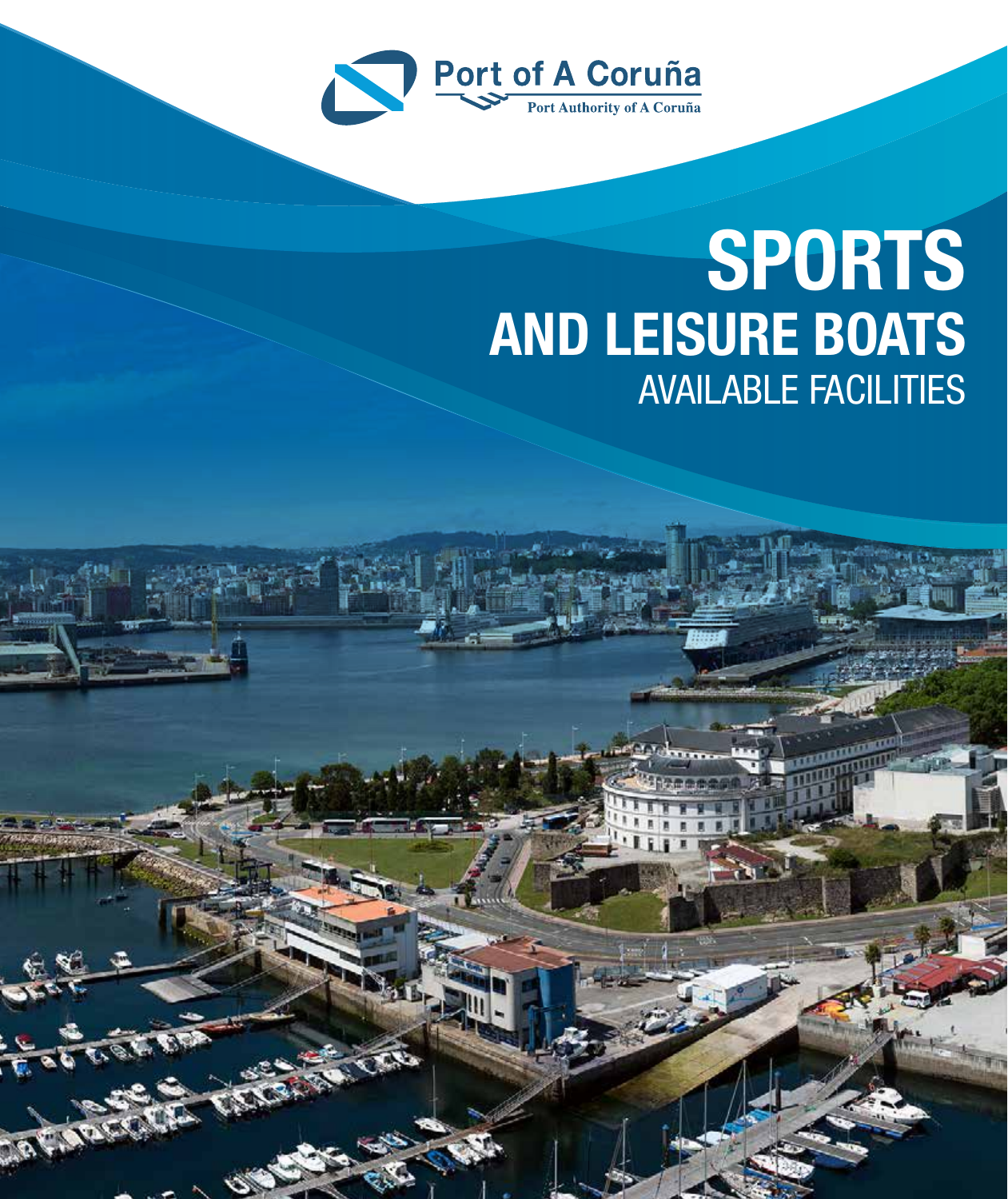

ob CP **LA CORUÑA**

**8º 23'W 43º 21'N**

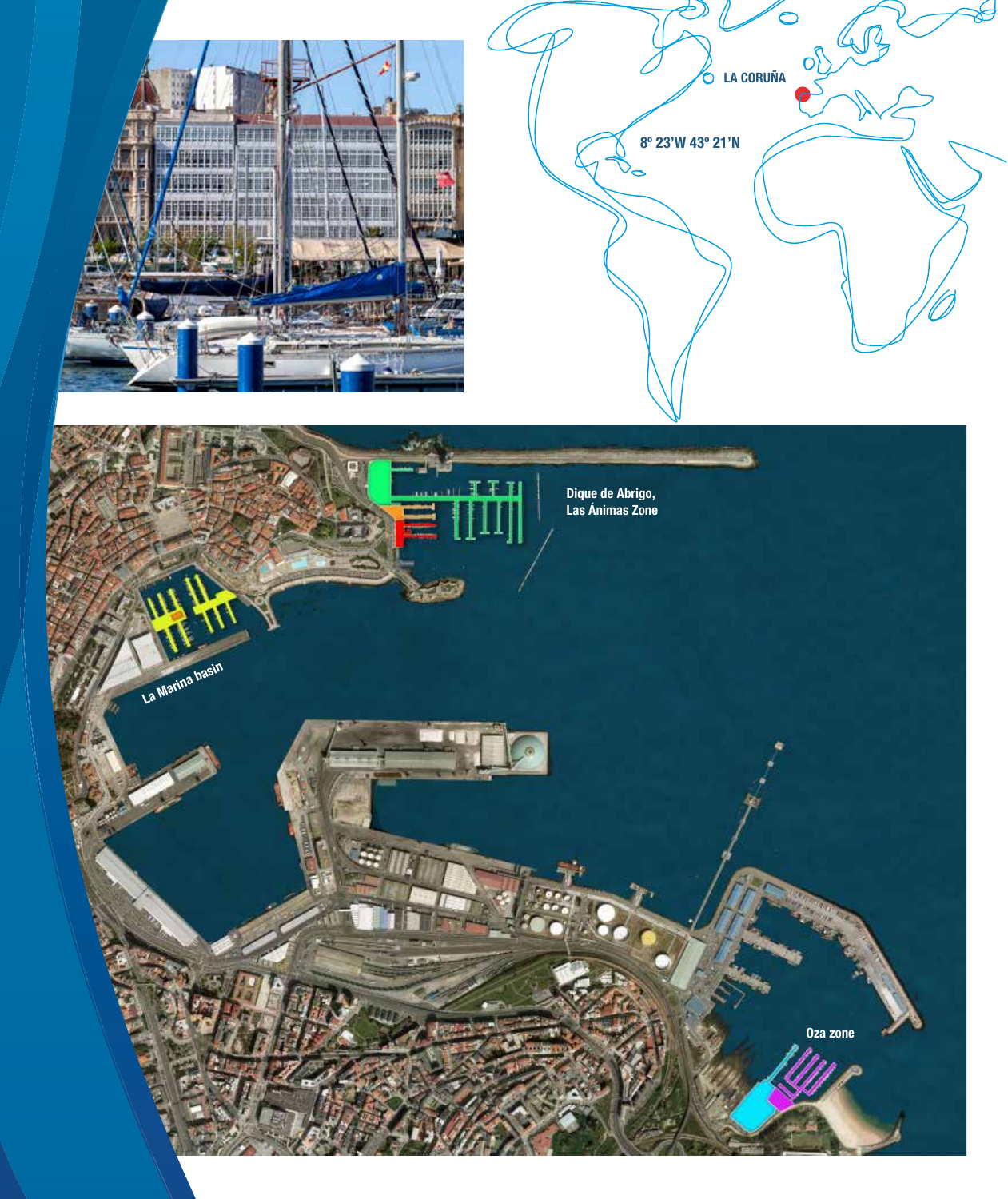The number of available places in the Port of A Coruña for the mooring of sports boats approachs 1,500 which are managed by different operators and nautical facilities located in the Marina, Las Ánimas and Oza docks.





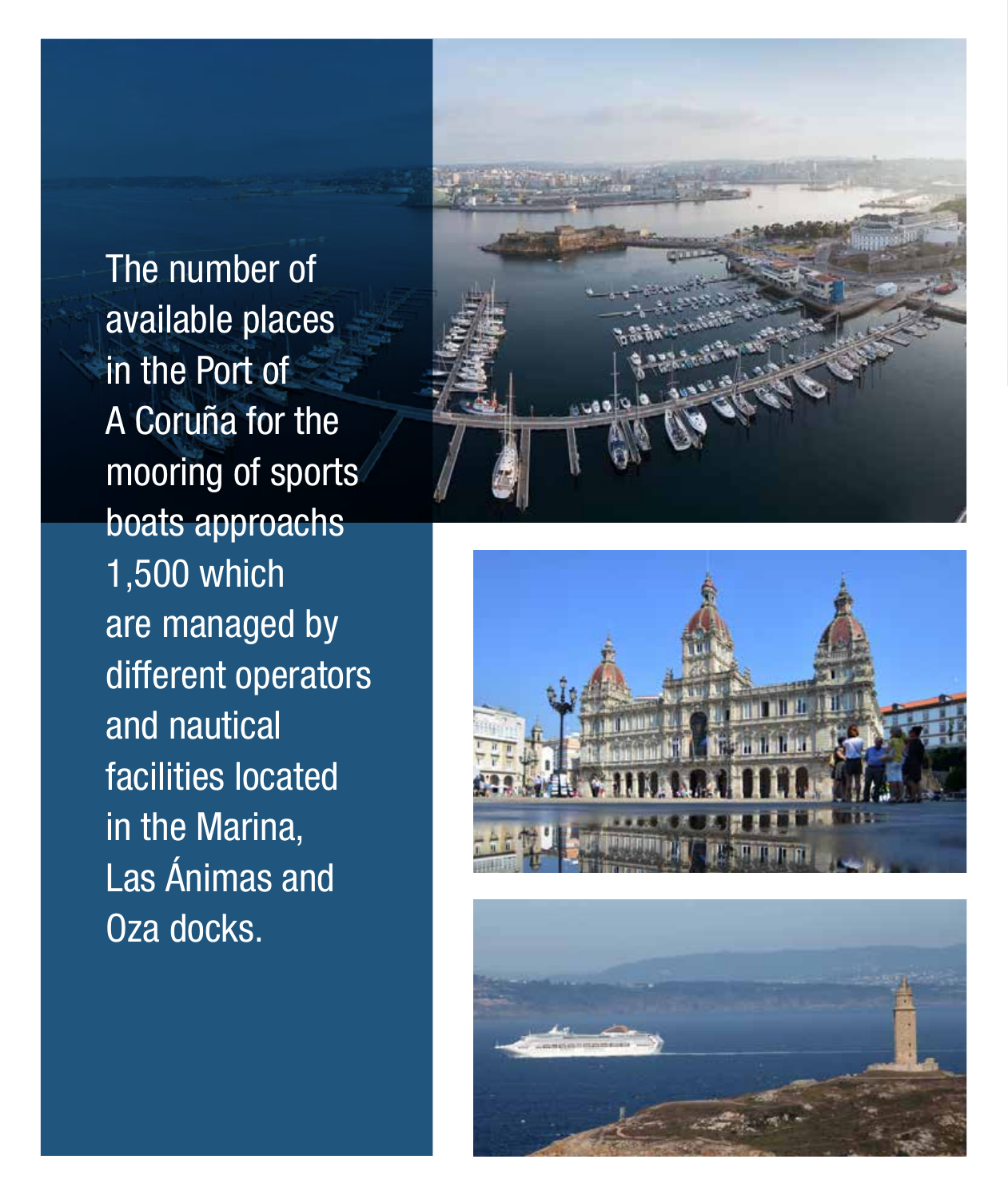### **MARINA CORUÑA - FIN, S.L.**

| Number of berths | $320 + 200$ ml. (length to 80m.)                                                                                          |
|------------------|---------------------------------------------------------------------------------------------------------------------------|
| Email            | marinacoruna@marinacoruna.es                                                                                              |
| Services offered | Toilets/changing rooms/laundry<br>Wifi, water, electricity<br>Crane<br><b>Fuel station</b><br>Restaurant, cafe, and shops |
| Website          | northwestmarinas.com                                                                                                      |



| <b>NAUTA - FIN, S.L.</b> |                                                                                                 |
|--------------------------|-------------------------------------------------------------------------------------------------|
| Number of berths         | 130                                                                                             |
| Email                    | marinacoruna@marinacoruna.es                                                                    |
| Services offered         | Toilets/changing rooms<br>Wifi<br>Restaurant, cafe, and shops<br>Water and electricity<br>Crane |
| Website                  | northwestmarinas.com                                                                            |



# **HH NH Vela**<br>Coruña

#### **SPORTIVE BUILDING OF THE REAL CLUB NÁUTICO DE LA CORUÑA**

| Number of berths | 110                                                                                                                   |
|------------------|-----------------------------------------------------------------------------------------------------------------------|
| Email            | escueladevela@rcncoruna.com                                                                                           |
| Services offered | Fuel supply<br>Restaurant/Cafe<br>Travelift<br>Changing rooms/showers/laundry<br>Navigation school and sailing school |
| Website          | rcncoruna.com                                                                                                         |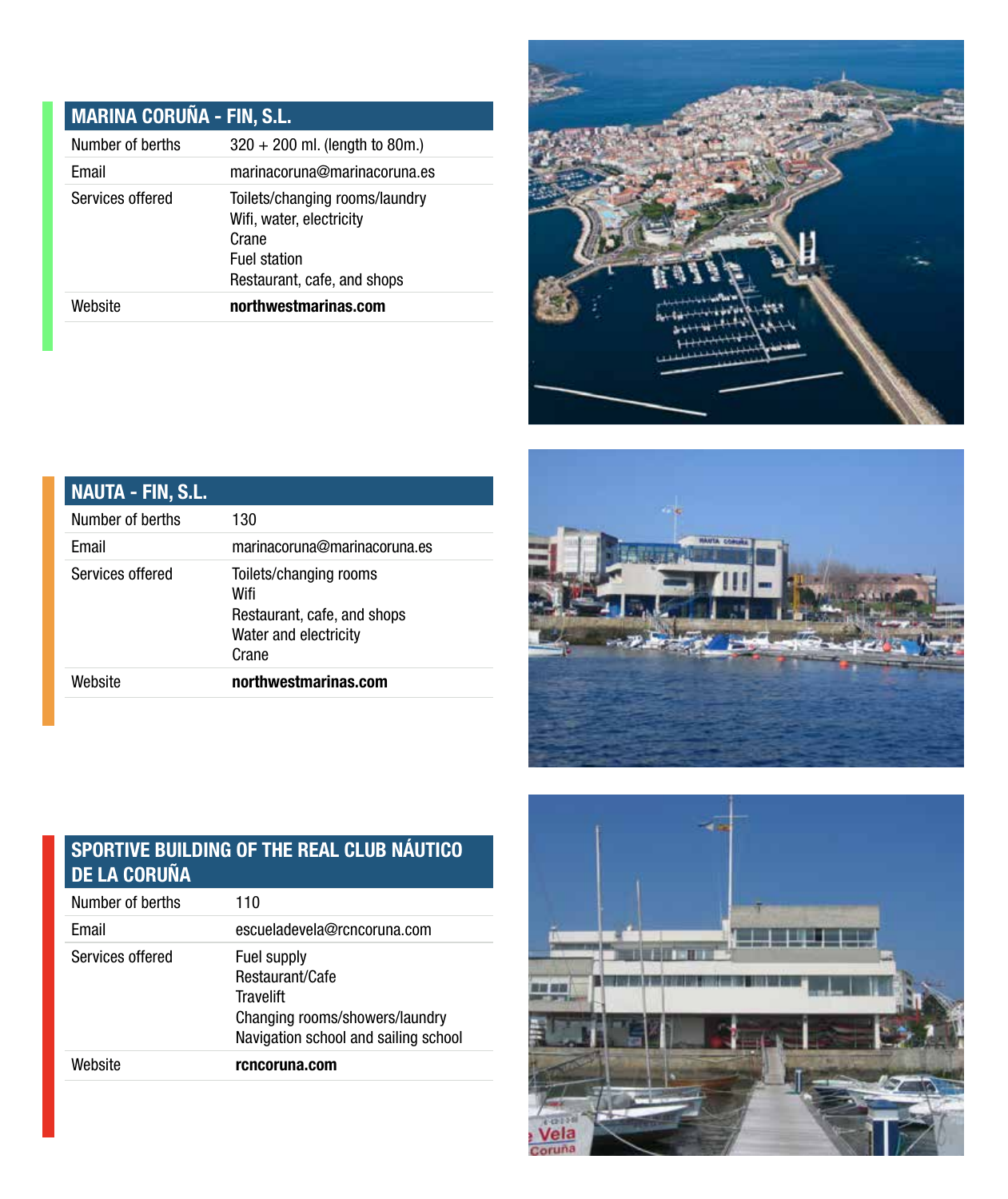



| <b>MARINA REAL DEL REAL CLUB NÁUTICO DE LA CORUÑA</b> |                                                                                         | <b>CLL</b> |
|-------------------------------------------------------|-----------------------------------------------------------------------------------------|------------|
| Number of berths                                      | 356                                                                                     | Num        |
| Email                                                 | marina@rcncoruna.com                                                                    | Ema        |
| Services offered                                      | Toilets/changing rooms/laundry<br>Vigilance 24h/access restricted<br>Telephone/fax/WIFI | Serv       |
|                                                       | Fuel supply<br>Boat maintenance                                                         | Web        |
| Website                                               | rcncoruna.com                                                                           |            |

| <b>CLUB MARÍTIMO DE OZA "O PUNTAL"</b>    |  |
|-------------------------------------------|--|
| 353                                       |  |
| club@cmoza-puntal.com                     |  |
| 10 tn crane<br>Slipway<br>Washing machine |  |
| cmoza-puntal.com                          |  |
|                                           |  |

| <b>MARINA SECA - FIN, S.L.</b> |                                                                                                                                                                                                                    |
|--------------------------------|--------------------------------------------------------------------------------------------------------------------------------------------------------------------------------------------------------------------|
| Number of berths               | 260                                                                                                                                                                                                                |
| Email                          | marinaseca@marinaseca.com                                                                                                                                                                                          |
| Services offered               | Full repair workshop (mechanics, elec-<br>tricity, electronics, and rigging)<br>Official Volvo-Pena, Yanmar servicing<br>Covered and uncovered winter storage<br>Spares shop<br>Vessel re-fitting and special jobs |
| Website                        | northwestmarinas.com                                                                                                                                                                                               |